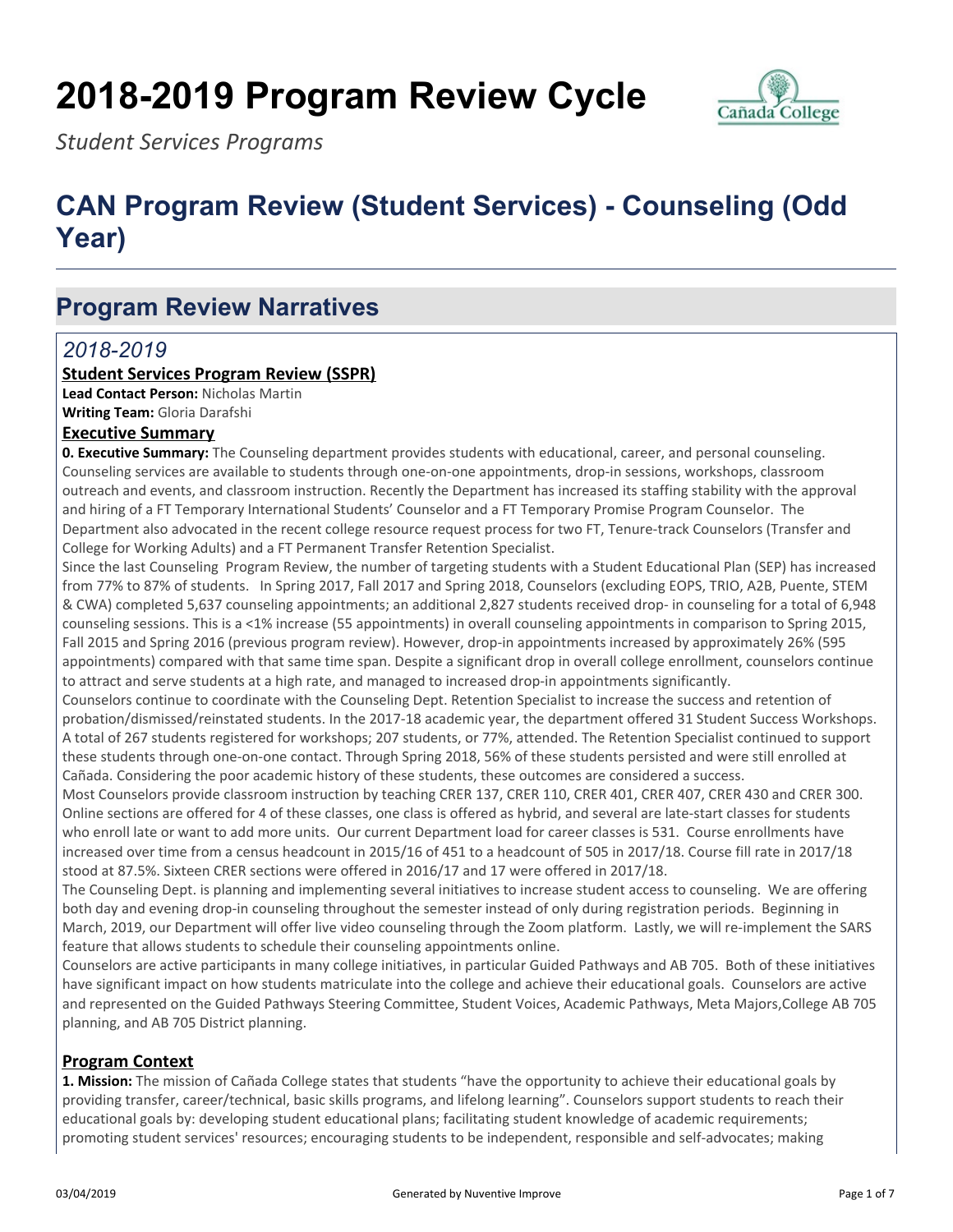appropriate referrals; and providing support during academic or personal crisis. Beginning in Spring 2019, Counselors will initiate a process to establish a Counseling mission statement.

**2. Program Description:** The Counseling department provides students with educational, career, and personal counseling. Counseling services are available to students through one-on-one appointments, workshops, classroom outreach and events, and classroom instruction. Many topics and issues are addressed in a counseling appointment: academic and career planning, school/work balance, barriers to educational success, information and referrals to campus and off-campus resources, and college policies and petitions. Students are able to discuss their personal and academic matters in a safe and trusting environment. Counselors also reach out to students through classroom visits, participating in college events such as Proactive Registration and Connect to College, and through workshops related to transfer, educational planning, and student success. As part of their workload, all Counselors are assigned to work with subgroups of students to develop expertise and better meet the needs of particular students. Counselors use online technology to improve services to students. For continuity, SARS is used to document student appointments and capture student goals, concerns or questions for future appointments. Degree Works provides for quick degree and transfer audits and online Student Educational Plans (SEP's). The counseling department also provides classroom instruction in several transfer-level courses: CRER 137, CRER 110, CRER 300, CRER 401, CRER 407, and CRER 430.

**3. Community & Labor Needs:** The Counseling Dept. has adapted to community and employment needs in the following ways: -Offering e-counseling and phone appointments for distance education students and students with time constraints. -Expansion of counseling hours to offer evening appointments 3 nights per week.

-Tenure-track Career Counselor who works more closely with the Career Center and CTE programs.

-Offering CRER 137, CRER 110, CRER 401,and CRER 300 online for more student access. Through CRER courses, instruct over 120+ students each semester on labor market trends and success strategies for securing work.

-Offering a hybrid, evening, late-start CRER 137 to accommodate working students.

-Offering CRER 430 each semester: an opportunity for students to work one-on-one with an assigned Counselor, to complete career assessments and career planning.

**4. Equity & Access:** Currently we provide e-counseling where students can ask questions to a designated counselor. The counselor responds online in a timely manner. The department is currently working to expand this service by offering Live Video Counseling and the equipment needed was approved the Resource Request process in Spring 2018. Also, Counseling provides specialized services to various high-need student groups such as Basic Skills, EOPS, Puente, CWA, Veterans and TriO. The department also offers off-site and evening counseling for ESL and non-traditional students. In Spring '19, the Counseling Dept. will have day and evening drop-in available throughout the semester to accommodate students with urgent questions and/or inconsistent work schedules. Several Counselors are active in our Guided Pathways Initiative, serving on the Student Voices Committee - providing students' perspectives on barriers to success, and the Academic Pathway Committee - exploring the concept of meta-majors and how to guide students in degree and career decisions.

#### **Looking Back**

**4. Major Accomplishments:** Major Accomplishments: A. Counseling Appointments: In Spring 2017, Fall 2017 and Spring 2018, Counselors (excluding EOPS, TRIO, A2B, Puente, STEM & CWA) completed 5,637 counseling appointments; an additional 2,827 students received drop- in counseling for a total of 6,948 counseling sessions. This is a <1% increase (55 appointments) in overall counseling appointments in comparison to Spring 2015, Fall 2015 and Spring 2016 (previous program review). However, drop-in appointments increased by approximately 26% (595 appointments) compared that same time span. Despite a significant drop in overall college enrollment, counselors continued to attract and serve students at a high rate, and managed to increased drop-in appointments significantly.

Student Educational Plans (SEP's): The SEP serves as a road map for students, identifying the courses and length of time required to meet their educational goal (major/certificate/degree/transfer). Prior to each registration period, Counselors launch an "SEP Campaign" to encourage students to develop or update their SEP. Some Instructors support the "SEP Campaign" by assigning the SEP for class credit. The first SEP developed with the student is referred to as the "Initial SEP". Typically, this occurs in the first counseling appt. as part of the matriculation process. Students are encouraged to return for a "Comprehensive SEP". A "Follow Up SEP" refers to an SEP that is completed a year following a comprehensive SEP. Data from our PRIE office documents that in Fall 2018, 87% of non-exempt Cañada students have an SEP. Exempt students include students primarily enrolled at another institution, students attending for personal enrichment, and students taking a course to maintain licensure. Our goal for the coming year is to further reduce the 13% of the student population without an SEP.

Probation/Dismissed/Reinstated Students: Counselors continued to coordinate with the Counseling Dept. Retention Specialist to increase the success and retention of probation/dismissed/reinstated students. In the 2017-18 academic year, the department offered 31 SSP Workshops. A total of 267 students registered for workshops; 207 students, or 77%, attended. The Retention Specialist continued to support and these students. Through Spring 2018, 56% of these students persisted and were still enrolled at Cañada. Considering the poor academic history of these students, these outcomes are considered a success.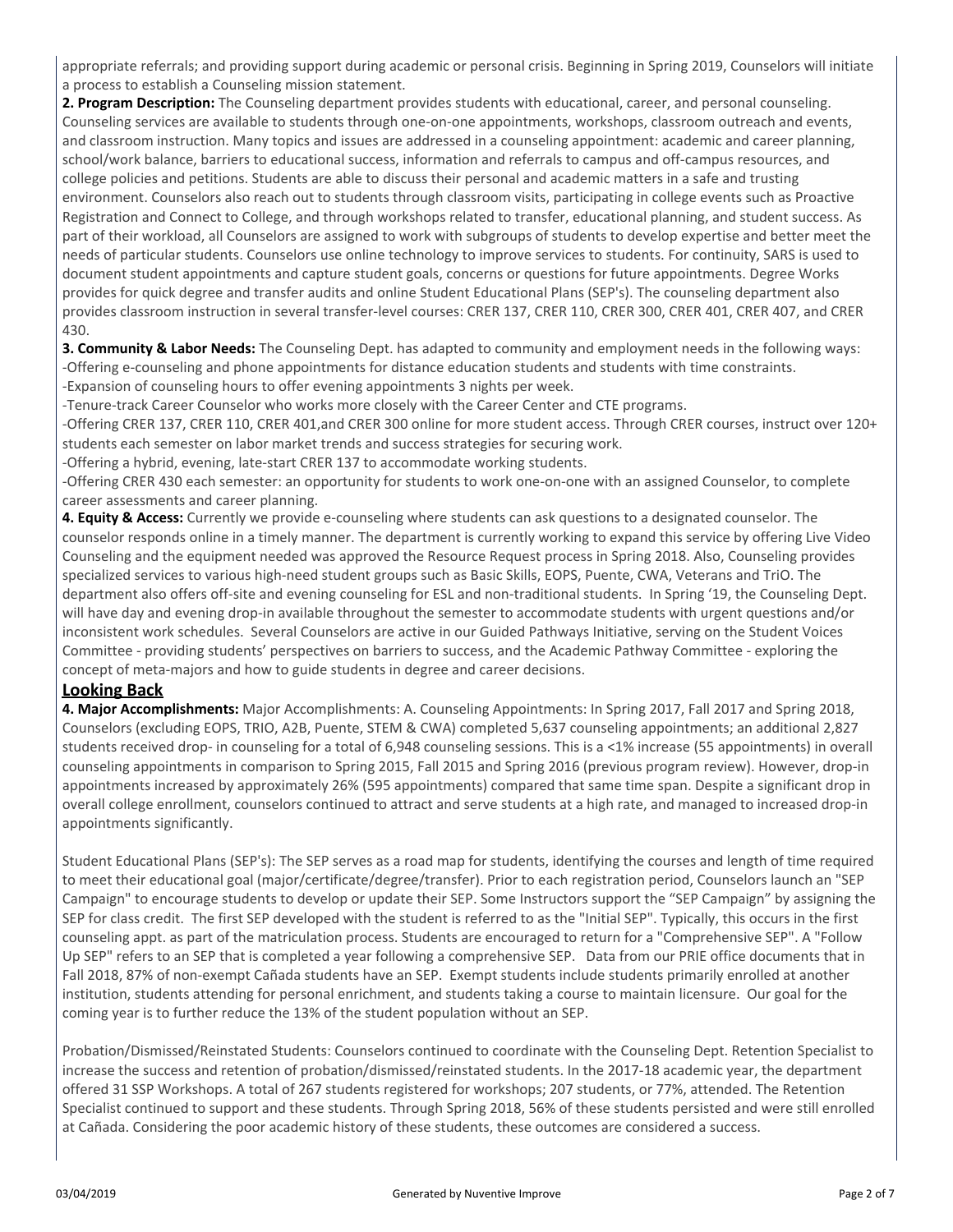Staffing and Counselor Assignments: Counselors will continue to advocate for the College for Working Adults (CWA) full-time tenure track Counselor position and has submitted a Position Request. The Department has also submitted a Position Request for a full-time tenure track Transfer Counselor position and a Transfer Center Retention Specialist. The Department recently added a full-time temporary Counselor for International students. In addition to General Counseling, most Counselors are assigned to work with subgroups of our student population. This provides continuity, expertise on specific programs and regulations, and coordination with instructional faculty. Counselor assignments to student subgroups are: Puente Student Cohort; Probation/Dismissed students; CTE students; students receiving Early Alerts; Dreamers; Basic Skills students; Athletes; Veterans; E-Counseling; Transfer students; Honors Transfer Program students; STEM; EOPS; International students; TRIO/BTO; DRC students; and students in the CWA program.

Early Alert: Early Alerts posted by Instructors are received by the Counseling Dept. for follow-up. Two Counselors (General Counselor and Basic Skills Counselor) manage the Alerts. Intervention consists of contacting the student and arranging a counseling appointment to work with the student on identifying and addressing barriers to academic success. Often SEP's are updated and referrals are made to other student service programs such as the Learning Center and Personal Counseling Center. In Fall 2017 and Spring 2018, a total of 320 Early Alerts were managed by Counselors: 147 Alerts for non-basic skills students, and 73 for basic skills students.

E-Counseling: E-Counseling is another approach for increasing student accessibility to counseling services. This service is essential for students taking online courses. To request e-counseling, students fill out a simple form, accessed through canadacollege.edu. E-Counseling requests are predominantly managed by one general Counselor who is assigned this role. From Spring 2017 through Spring 2018, 177 E-Counseling requests were received and addressed. This is a 7% increase of students served (165) compared to the previous Program Review.

Proactive Registration: In Fall 2018, our Basic Skills Counselor and Basic Skills Retention Specialist coordinated Proactive Registration for students in 18 basic skills courses. The purpose of the event was to ensure that students persist to the next level of English and Math and to address any barriers to registration. Other services provided doing Proactive Registration: Student Education Plans (SEP's) for students without a plan; a resource fair; and availability of Admissions & Records staff to resolve problems.

Committee Assignments: Counselors continued to provide representation through membership on all college governing boards and many additional committees: IPC, SSPC, ASGC, PBC, Distance Education Committee, Honors Transfer Program Advisory Committee, Curriculum Committee, CARES, numerous Hiring Committees for faculty, classified and administrative positions; ACCEL (Co-facilitation); many Counselor Tenure Committees; Planning Committee for Small College High School- Menlo Park; Dreamers Task Force; ACES Inquiry Groups; Early Alert Workgroup; DegreeWorks Taskforce/Workgroup; Online Degree Petition Workgroup; Accreditation Committee; Professional Development Workgroup/Taskforce; Guided Pathways Committee.

Instruction: Classroom instruction is a vital component of counseling services. The counselor-student relationship is enhanced through increased contact with the student, their academic work, and possible barriers to success. Relationships formed in the classroom continue well beyond the end of class. Highlights of the counseling department's instruction are:

Course enrollments have increased over time from a census headcount in 2015/16 of 451 to a headcount of 505 in 2017/18. Course fill rate in 2017/18 stood at 87.5%. Sixteen CRER sections were offered in 2016/17 and 17 were offered in 2017/18. These sections are:

CRER 137 Life & Career Planning - day and evening sections offered in Fall and Spring; offered online in the Summer; offered in the Fall to the Puente Student Cohort and to students in the Community of Learning Through Sports (COLTS). The Dept. developed a new hybrid, late-start CRER 137 section, to be offered for the first time in F18.

CRER 300 Introduction to Scholarships is offered online in Spring; CRER 110 Honors Colloquium in Career/Personal Dev.: Transfer Essentials & Planning - offered online in the Fall and as hybrid course to Puente students in the Spring.

CRER 430 (Career Exploration) - offers a unique opportunity for individual career counseling in a structured but individualized approach; Instructor of Record is our Counselor with Career-emphasis.

CRER 401 College Success and CRER 407 Exploring Careers, Majors and Transfer - both are one unit classes; CRER 401 is offered online.

Professional Development: Counselors attended the following training/conferences in 2017-18: UC Ensuring Transfer Success Conference, Spring 2017 & 2018

UC Counselor Conference, Fall 2017

CSU Community College Counselor Conference, Fall 2017 & 2018 (webinar) UCLA Northern CA TAP Council Meeting, Fall 2017 Honors Faculty Roundtable (Mills College), Fall 2017 Moving Up: Strategies for Advancing Your Career, 2015 SFSU Community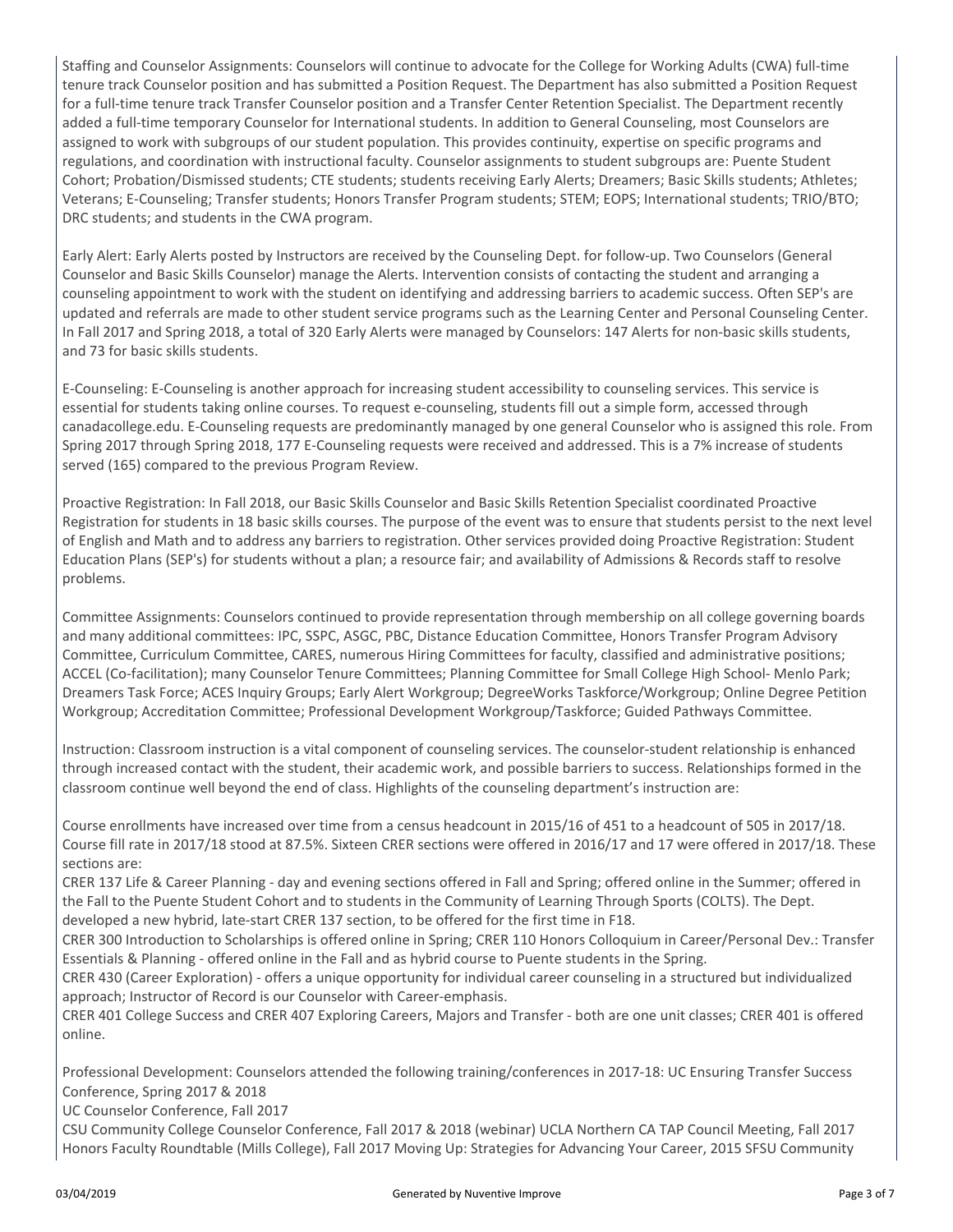College Counselor Institute, Spring 2018 Veteran's Workshop (Skyline), Spring 2017 Veterans Summit (Sacramento), Spring 2017 Business, Workforce, Development (Sacramento), Spring 2018 CSU East Bay Counselor Conference, Spring 2017 & 2018 Emotional Intelligence Training, Spring 2017 Prezi Workshop, Spring 2017 CA College Promise Conference, Fall 2017 Museum of Tolerance (Los Angeles), Fall 2017 EOPS Conference, Fall 2017 & 2018 CA Collaborative Advising & Counseling Conference, Spring 2018

Strong Interest Inventory/MBTI Career Counseling Workshop, Spring 2018 Articulation Conference (Sacramento), Fall 2018 3CSN: Student Success, Fall 2017 CLP: Guided Pathways, Spring 2018

Puente Regional Conference, Fall 2017, Spring 2018 & Fall 2018 (done)

#### CTE Faculty Collaboration:

Counseling participates in several activities that assist with Business, Workforce Development and Career Education. In particular, the Career Counselor served as part of the hiring committee to fill the Dean of Business position in the Spring of 2018 and will be on the hiring committees for the upcoming accounting and business full-time tenure faculty openings. The Career Counselor also attended several professional development activities, such as the CCCAOE Conference and the Education Summit for Incarcerated and Formerly Incarcerated Students Conference. In addition, the Career Counselor attends Business Division meetings and works collaboratively with the Business Coordinator and Program Services Coordinator to update program offerings and to share information between departments. The Career Counselor also serves as part of the Steering Committee for the ACCEL group, which connects adult schools, community colleges, and community based organizations to share information and work on strategies to smoothly transition clients between the three entities.

Counselor Outreach, Campus & Community Activities:

Held SEP Campaigns each term: "Fall into Spring" and "Spring into Fall". Included classroom presentations, tabling, and campuswide announcements.

Moved responsibility for College Articulation under the Counseling Dept.; Articulation is now assigned to the Transfer Counselor. In SP17 & SP18, held end-of-year Counselor Retreat to review the academic year and establish goals for the next year. Participation and support of ASCC Club Rush events

Developed and delivered a professional development sessions on Flex Day, "Supporting the Whole Student: Exploring On-Campus Mental Health Resources"

Completed "New Counselor Training" module; developed plan to assign all new Counselors to a Mentor; outlined training activities with Mentor, Dean and other Counselors; developed new training PowerPoint.

With Retention Specialist, provided presentations at Student Success and STOP Workshops Assisted ESL department to register on-campus and off-campus students for following semester Development and coordination of Veterans Week activities Participation on Cañada team the worked on Basic Skills and Student Outcomes Transformation Program (? ask Chris). Represented counseling and transfer services at Outreach Team's "Connect to College" high school event each Spring term. Presentations at the Jumpstarter initiative for SFSU students through the ESO/Adelante grants Presentations at Woodside HS College Day for seniors

**5. Impact of Resource Applications:** In our last off-year Program Review, a request was granted to purchase equipment to pilot Live Video Counseling as an enhancement to the current E-counseling model. Several meetings and a site visit to a neighboring college by two Counselors and the Dean occurred and the project is scheduled to begin Fall 2018.Our department requested to convert two temporary FT Counselor positions to FT tenure-track positions: the Basic Skills Counselor and the Counselor assigned to the College for Working Adults. Counselors and instructional faculty proposed these positions through the college's new positions' process. Subsequently, one of the two positions - Basic Skills Counselor tenure-track - was approved. The department is currently in the process of interviewing for this position. Tenure-track status will give security to both the position and the Basic Skills program. We also requested new laptops in our previous Program Review. This resource provides Counselors with the equipment they need in the classroom, during meetings, and at off-site events.

#### **Current State of the Program**

#### **6A. State of the Program - Observation:** Strengths:

A permanent Dean of Counseling was hired beginning Spring 17, after 2+ years of an Interim Dean.

Restructuring of our Counseling meetings has allowed for an hour of designated training during every other counseling meeting. Training topics are generated by counselors according to our training needs.

Improved technology with the transition to SARS Anywhere, which is internet-based and gives users access off campus. SEP completion among non-exempt students has now reached 87%.

Transition to an online Degree/Certificate petition that is accessed through Counselor's or student's Web Smart accounts.

Establishment of a 45-minute counseling appointment for student needs that can't be addressed in 30 minutes, i.e.

comprehensive SEP, Transfer Applications.

The assignment of Counselors to subgroups of students ensures that the student's unique needs are addressed. Counselors have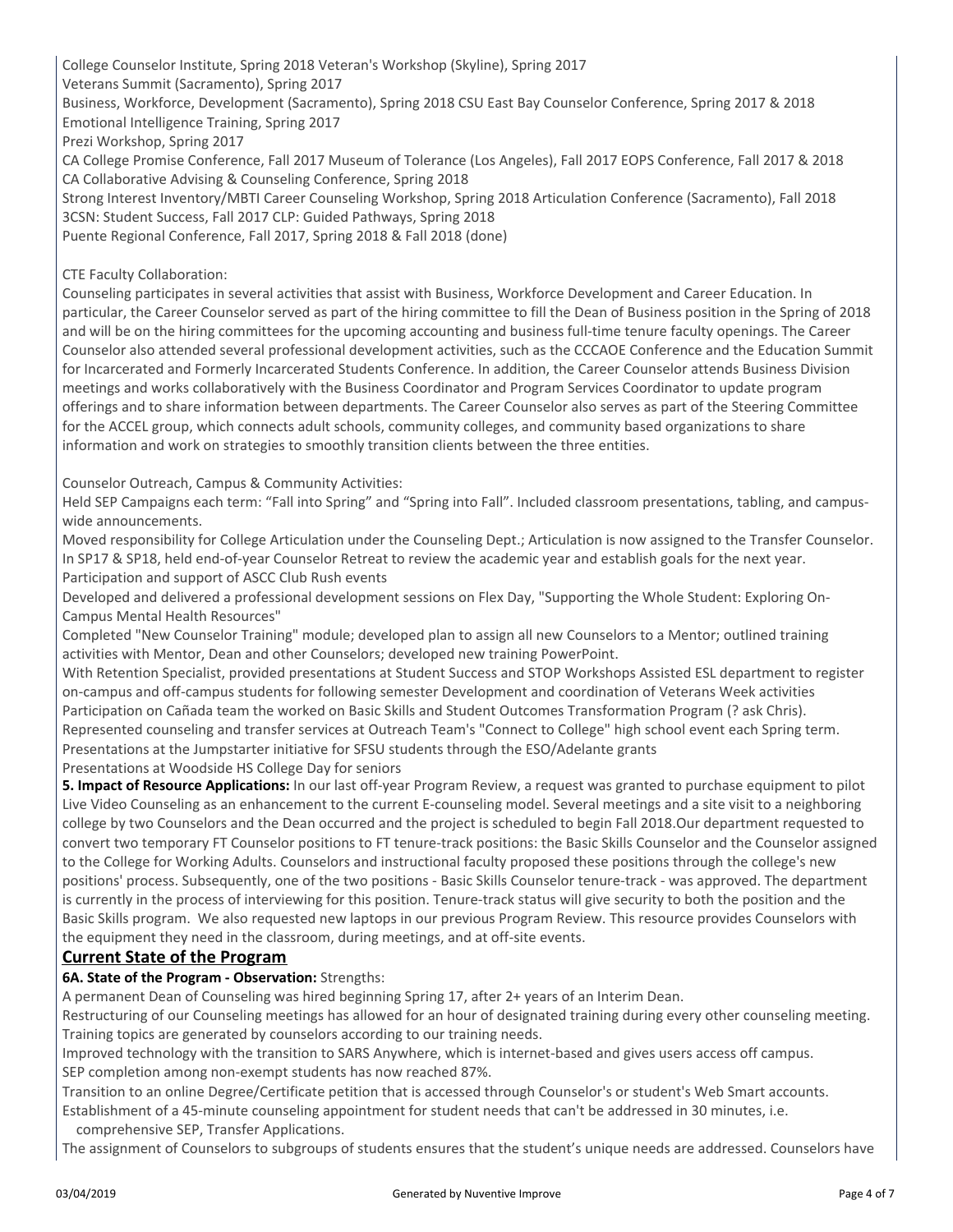specific assignments to work with these students: Basic Skills students; Puente cohort; Probation/Dismissed/Reinstated students; students with Undeclared Majors; Early Alert students; Dreamers, Athletes; Veterans; E-Counseling; Transfer students; Honors Transfer Program students; STEM; EOPS; International students; TRIO/BTO students;Promise Program students; DRC students; and students in the College for Working Adults.

Counselors work well as a team to collaborate, problem solve, create initiatives and projects and communicate our needs. Counselors are well-represented on college shared governance committees, accreditation and other college committees. Strong, effective coordination between the Welcome Center and Counselors to provide more seamless services to students. Continued strengthening of our process for supporting students who are dismissed, reinstated, on probation or receiving early alerts.

The Department continues to experience excellent appointment volume, with very few open appointments, especially during registration periods.

Counselors are participants in important initiatives that will greatly influence students in the near future; these are AB 705 and the impact on Math and English course sequences and the Guided Pathway initiative.

Increase Counselor outreach to Instructional Divisions through attendance at Division meetings and participating in initiatives of instructional divisions.

**6B. State of the Program - Evaluation:** What changes could be implemented to improve your program?

In Spring 2017 & 2018, all Counselors participated in a Counseling Retreat where various topics were discussed and plans for improvement were made. In Spring 2018, topics included Counseling Department Climate, Appointments & Scheduling, Core Counseling Functions, Resources and Networking/Meetings.

Suggestions for Improvement for each topic:

Counseling Department Climate:

-no suggestions

Appointments & Scheduling:

-All Counselors need to write detailed SARS notes.

-Recommend including notes on students' SEP in Degree Works.

-Have a combination of drop-in and appointments at the end of the semester.

-Improve appointment structure during peak times.

-Pilot Triage Counseling during drop-in periods with full-time counselor; utilize form, with different reasons for the appointment. -Office space.

-Improve student survey.

Core Counseling Functions:

-Offer more sections of CRER courses – explore strategies to encourage student enrollment, i.e. class for Promise students in their first year, class for Probation/Dismissed students.

-More outreach for Early Alert.

-Counselor representation at Division meetings.

-Continue to strengthen Prob./Dismissed process.

Resources:

More effort on Professional Development – meet on flex day to develop topics.

-Formal process for identifying professional development needs.

-Counseling-related training during every counseling meeting (career, mental health, academic, disaster training).

-Hire Counseling Program Services' Coordinator.

-Continue to strengthen New Counselor Training materials/process.

-Counselors' Corner – review timing, content, more consistent participation, evaluate purpose.

-Update Counseling Website – remove Counselors no longer here; add CRER courses.

-A system that would provide students' academic progress during the semester (mid-term grades, etc.).

-Improved ability to retrieve data and to track students.

Networking/Meetings:

-Counseling and PSC Workshop during flex.

-More collaboration with Career Center – advocate for full time support in the Career Center.

-More outreach for CARES.

-Additional meetings and support for CRER courses/instructors.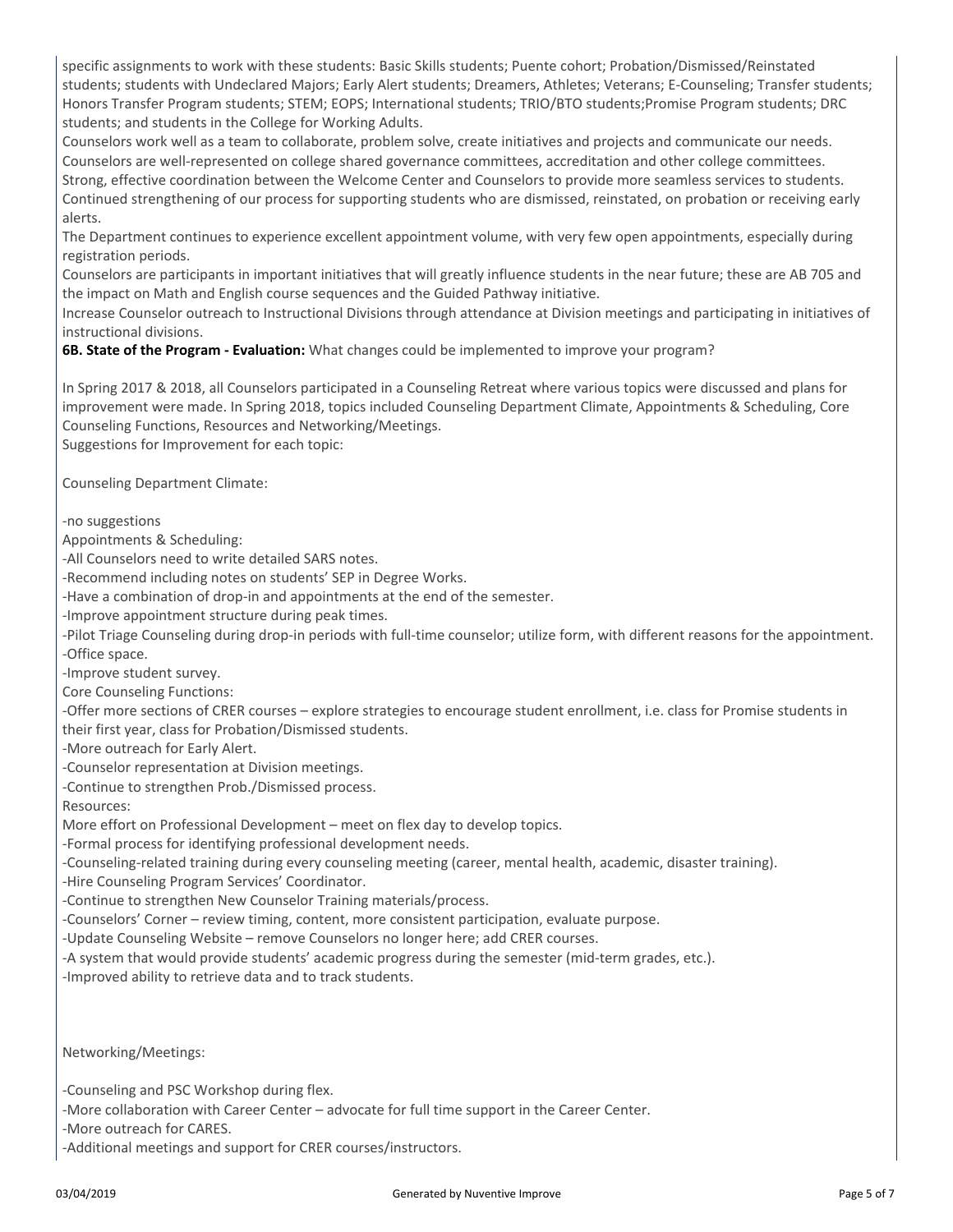-Improved visibility on campus.

-Format for communicating upcoming events and due dates.

-Collaboration with Counselors at sister colleges.

-Minutes from Counselor meetings.

**7A. Current SAOs & SLOs:** The primary goal of the counseling services SAO is to measure students' satisfaction with academic information, support and educational planning through the counseling appointment. To obtain this data, students are surveyed after their counseling appointment, via a survey distributed by the Welcome Center. The purpose of the survey is to assess student satisfaction with their counseling appointment.

**7B. SAO Assessment Plan:** A survey was developed to collect data from students after completion of their counseling appointment. The survey contains five questions (see below). The survey was administered in November-December 2018 to students who attended a general counseling appointment. A total of 99 students responded to the survey. The survey is distributed and collected by Welcome Center staff, and therefore not handled by the Counselors. Please see the 2018 Counseling Student Questionnaire attachments for more information.

**7C. SAO Assessment Results & Impact:** What are some improvements that have been, or can be, implemented as a result of SAO Assessment?

Our SAO assessment results demonstrate that students are very satisfied with counseling services. As indicated on the charts above, 97% of students Strongly/Agreed or Agreed with the five questions asking about the Counselor's performance.

In addition, many students made these additional comments:

In what specific ways was this counselor most helpful to you?

Was very helpful and provided me with good information Gave plan Made my requirements very clear College and university planning Gave good references Helped me guide me in the right path Helped clarify issues coming in Helped which classes I was required to take Getting my pre-requisite form filled With my plan for upcoming semester Helped me understand the process Told me what to do Gave me recommendations about classes Told me what I need to do Gave me an outline to follow to get where I want to get When asked clarifying question, she informed me with details Very understanding Guided me to what I needed to take He was able to answer my questions Super helpful Helped give advice on the classes to take Provided accurate information Patience with my crazy schedule Adding classes Explaining the classes needed next Override Transfer transcript Helped with registration Talked clearly helped me out with confusing issues Explaining in depth the process of classes He walked me through transcript on my CSU application Arranging my future classes Transfer information Very patient and went step by step over instructions Helped me choose classes